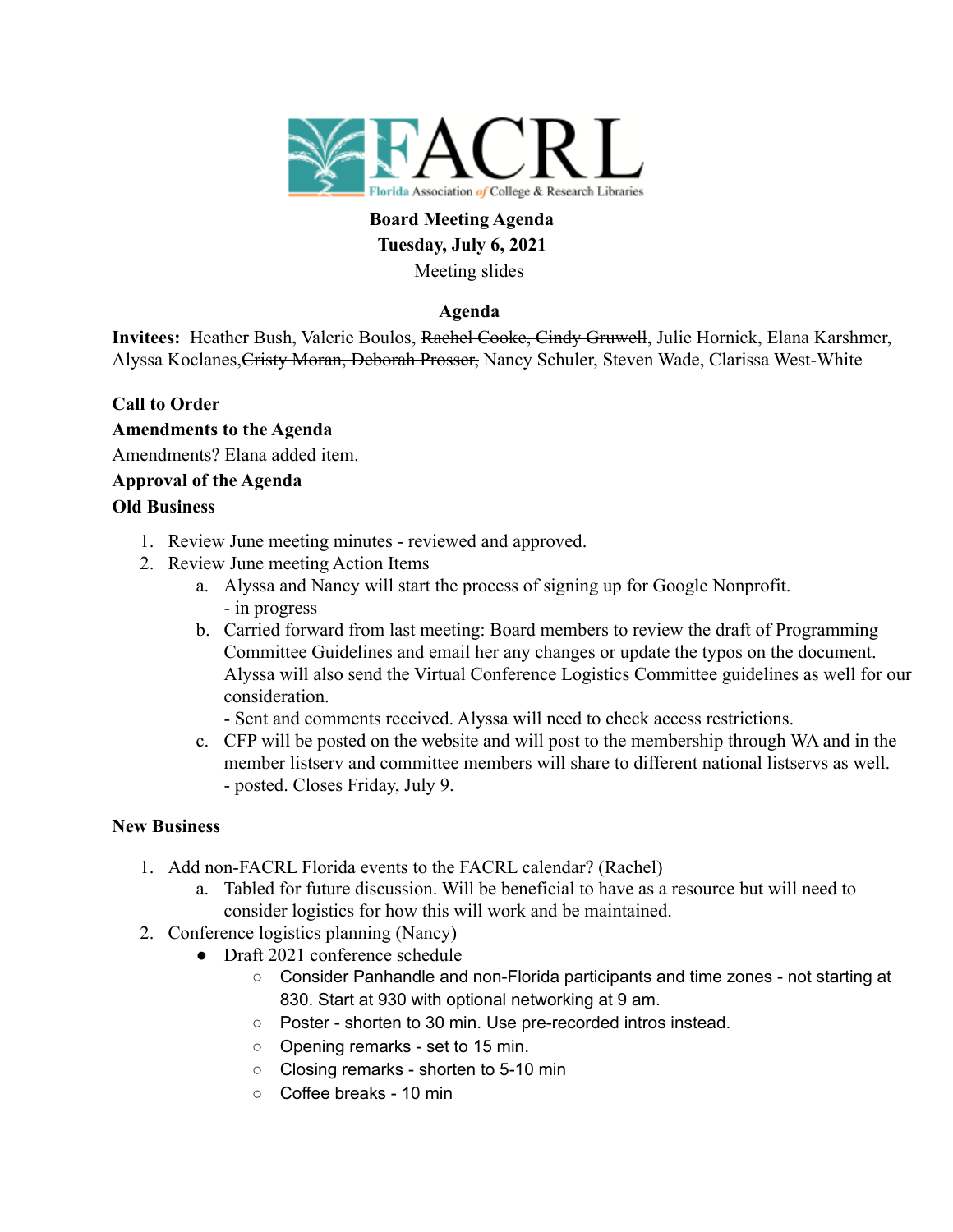- Lunch & Learn if sponsor can be found for 500-1000. Other formats?
- Vendor participation
	- Lunch & Learn sponsor
	- Swag if sponsors could fund.
	- Other ideas?

Can make sure postage is reimbursed for Sandy. Confirm process in place with Logistics Committee

- Networking and engagement in optional morning coffee break and post-conference happy hour
- Conference registration will be posted Schedule for conference registration should be finalized in mid-August. Nancy will set up registration site and conference website with content from logistics and program committee. Anticipate registration opening in mid-August after program is finalized.
- Conference costs. Consider keeping same as last year or reducing cost to \$30 for non-members to encourage participation.
- 3. Review/revise bylaws
	- a. Identified what areas needed to be reviewed and changed. Focus on cleaning up language, making language more inclusive, and modernizing FACRL, including the addition of diversity officer. Also amended board member language to encourage regional representation that somewhat mirrors FLA areas.
	- b. Action item
		- Share Diversity Officer descriptions and share
		- Elana will send links to revisions so far for comment.

### **Officer/Liaison Reports**

- 1. President Elana Karshmer
- 2. President-elect Rachel Cooke
- 3. Past-President Alyssa Koclanes
- 4. Secretary Cristy Moran
- 5. Treasurer Valerie Boulos
- 6. Communication Manager Nancy Schuler
- 7. Legislative Deborah Prosser

### **Committee Reports**

- 1. Membership Heather Bush
- 2. Marketing and Communications Nancy Schuler
- 3. Nominations Alyssa Koclanes
- 4. Programming Rachel Cooke
- 5. Conference Program Clarissa West-White Call for Proposals went out last and this week. There are 17 submissions as of 7/8/21 (1:30AM). The committee will meet soon to begin reviewing submissions and selecting presenters.
- 6. Sponsorship Valerie Boulos
- 7. Scholarship Julie Hornick